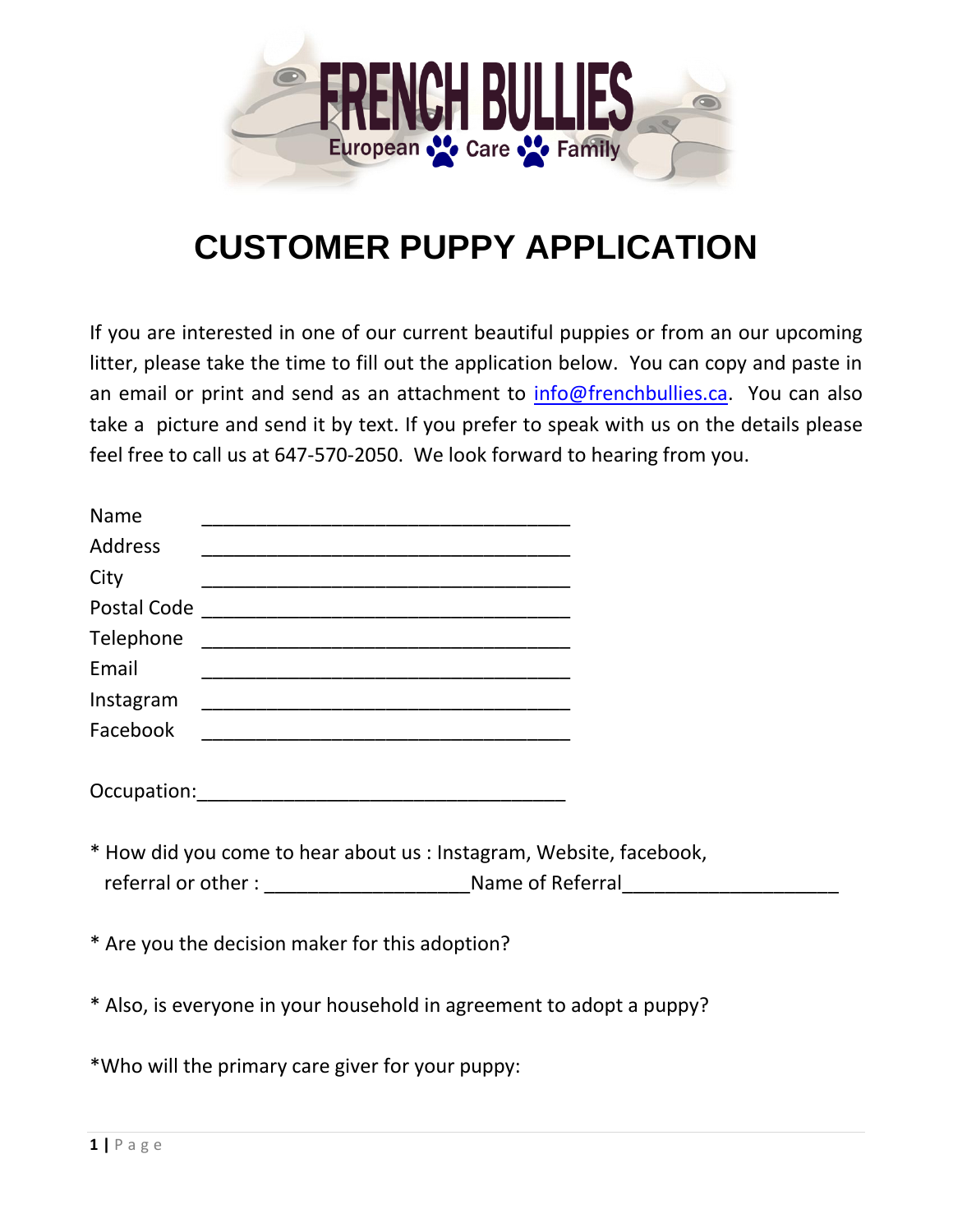

\*Do you live in House or Apartment?

\*What is the average daily length of time the Puppy will be left alone?

\*Do you currently have any other Pets: Breed:

\*Is your current dog spayed or neutered

If you do have a pet, how do you plan on introducing your new puppy? What steps will you do to ensure a happy union:

\*Have you had a pet before (if yes please tell us):

\*Have you had to give up a pet before in the past (if yes please tell us):

\*Do you have any children?:

\*Do you plan to spay or neuter your puppy as part of our non breeding agreement of our puppies

\*Are you aware of the Cost and upkeep of a French Bulldog?

\*Have you read about the common issues that affect French Bulldogs?

\* Do you have an in ground pool, if yes is it fully fence in

\* Are you aware that many French Bulldogs cannot swim?

\* Have you researched the breed in advance to know if type of dog is for you and your family?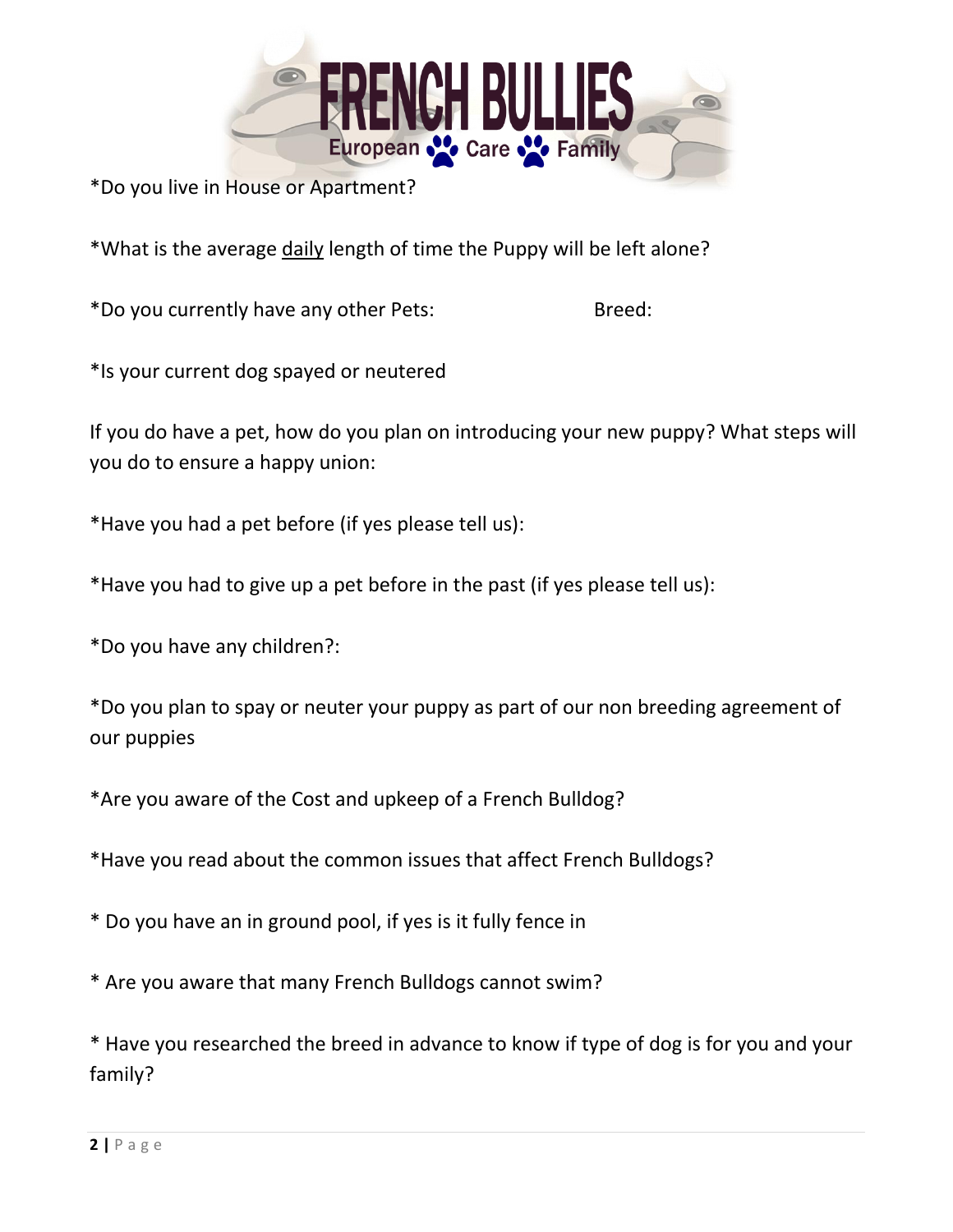

\* Are you aware extreme heat can kill a French bulldog and cold can easily give a French Bulldog pneumonia because they only have one layer of fur.

\* Is there a puppy on our website that you are interested in or a future litter:

| <b>Puppy Name</b> | and or |  |
|-------------------|--------|--|
|-------------------|--------|--|

\*if you are looking for a puppy of a future litter in 2021 (please outline below in 1,2.3 or skip to next section if you want one of our current available puppies)

- 1. Date you want to adopt (Month Only is required) : <br>in 2021/2022-
- 2. Gender Preference : Male or Female or no preference
- 3. Please indicate Colour preference

Blue Pied Cream/Platinum Chocolate Chocolate Tan Red Fawn/Sable Blue Fawn Blue Brindle Blue Blue Sable Tan Blue Tan Lilac Lilac Tan Lilac Sable **Black**